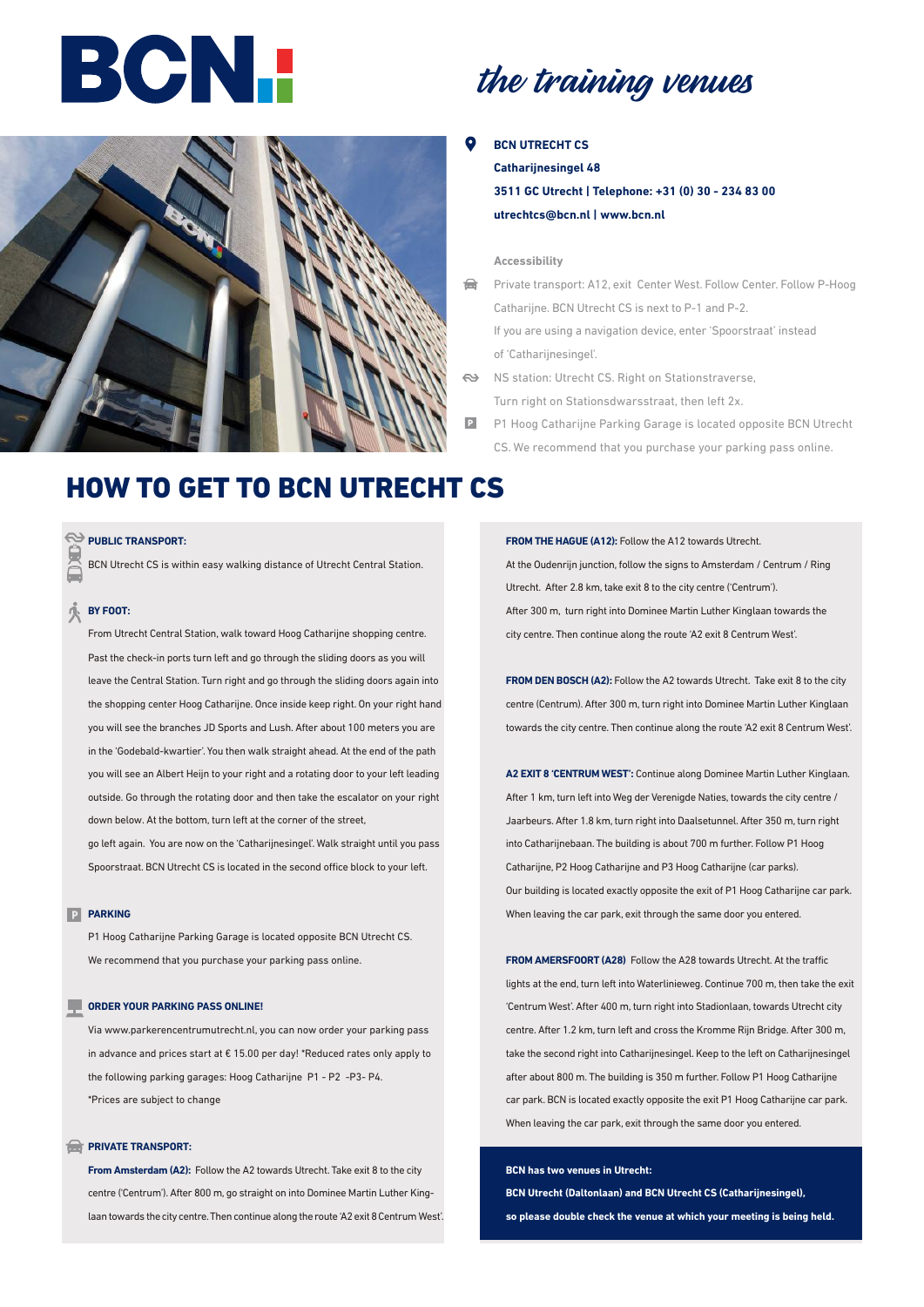# BCNH



## the training venues

**BCN UTRECHT CS Catharijnesingel 48 3511 GC Utrecht | Phone: +31 (0) 30 - 234 83 00 utrechtcs@bcn.nl | www.bcn.nl**

 $\mathbb{P}$ **Parking**

> P1 Hoog Catharijne Parking Garage is located opposite BCN Utrecht CS. We recommend that you purchase your parking pass online.

## DAY TRIP PARKING: PARKING FROM € 15,00\* PER DAY

#### **PARKING**

You will find many parking spaces in the area around BCN Utrecht CS. Near the Hoog Catharijne shopping centre, there are four Interparking garages, where you can now reserve your parking space on-line for a reduced rate.

#### **ORDER YOUR PARKING PASS ONLINE!**

Via **www.parkerencentrumutrecht.nl** you can now order your parking pass in advance and prices start at €15.00 per day! \* Reduced rates only apply to the following parking garages: P1 Hoog Catharijne P2 Hoog Catharijne

- P3 Hoog Catharijne
- P4 Hoog Catharijne
- \*Prices are subject to change

#### **HOW DOES IT WORK?**

To reserve a parking space on-line, you choose the date at the desired parking garage. YThen you click on a button that reads 'reserve'. When you have made your choice, you will then take the following steps:

- Personal information
- Access
- Payment
- Reservation confirmation

Once the payment has been successfully completed, you will receive an automatic confirmation of your reservation by email. In this email, you will find further instructions. You can enter the parking garage using a QR code that you will receive.

#### **SIMPLE**

With Interparking online reservations, you can reserve and pay for your parking space in advance on-line. You can enter by using a QR code that you will receive.

When you leave the parking garage within the reservation time frame, there is no need to stop at the ATM beforehand.

#### **CHANGING OR CANCELLING RESERVATIONS**

cancelled reservation).

P1<br>Spoorstraat 22<br>3511 EN Utrech

Changing a reservation is only possible by cancelling it. Cancellation is possible up to 4 hours before the start of the reservation period. In your reservation confirmation, you will find the link to cancel your reservation. You will then receive an automatically generated email with a voucher for the amount owed (a code that has the value of your

This voucher is valid for 1 year after the date of cancellation.

Reserving the Day Trip Parking service is done directly through Interparking Nederland. BCN cannot be held accountable for products or services offered through Interparking Nederland.



ra<br>Stationsstraat 152<br>3511 EK Utrecht

r⇒<br>Stationsstraat 29<br>3511 EK Utrecht

r z<br>Spoorstraat 17<br>3511 EN Utrechi